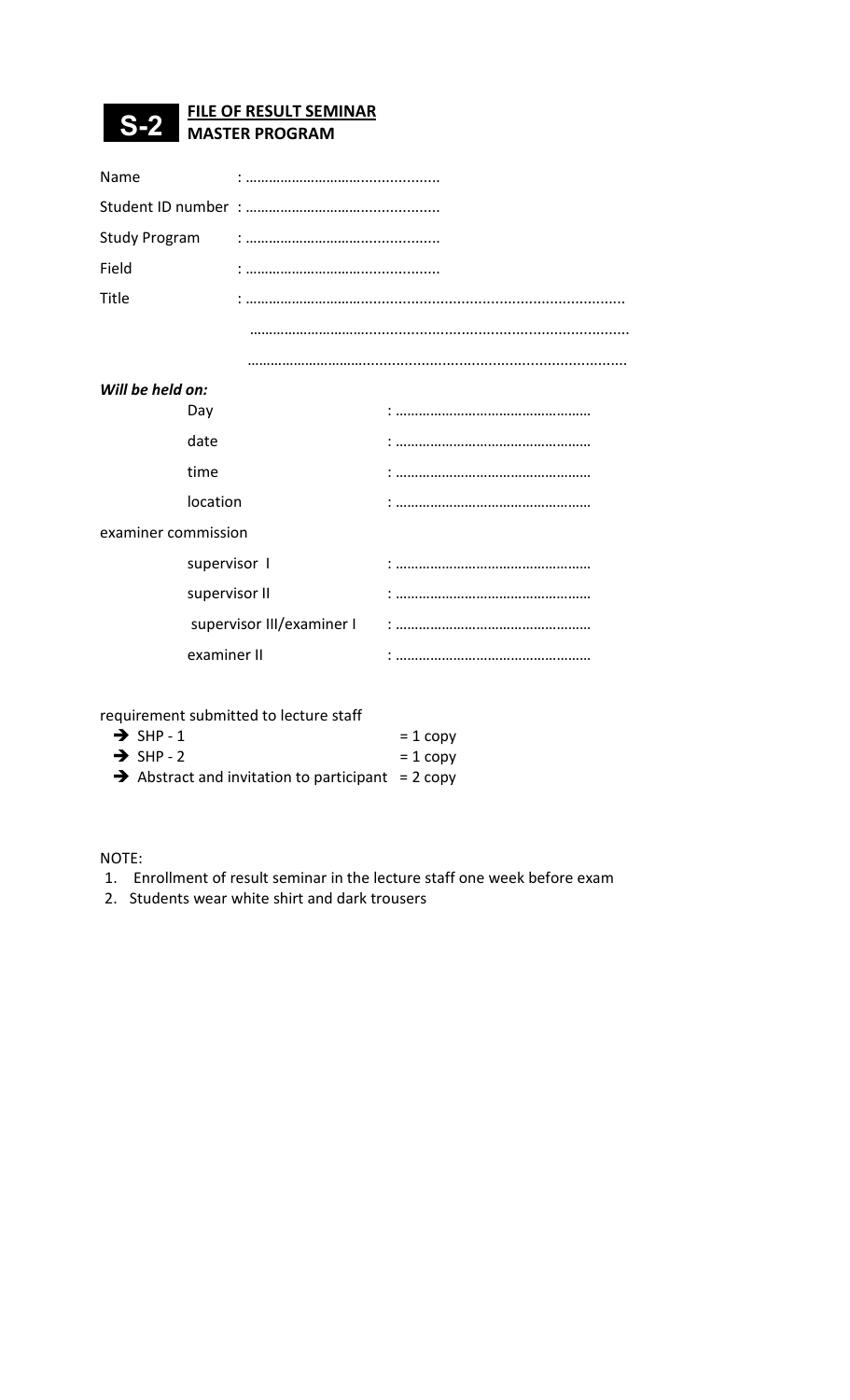

## MINISTRY OF NATIONAL EDUCATION SHP - 1 UNIVERSITY OF BRAWIJAYA FACULTY OF MATHEMATIC AND NATURAL SCIENCE MASTER PROGRAM

Subject : application of result seminar

to: head of study program ................. FMIPA master program University of Brawijaya Malang

## The student of our supervisor as follow

| Name                       |        |
|----------------------------|--------|
| Student ID number          |        |
| <b>Study Program</b>       | $:$ S2 |
| To take the result seminar |        |
| Title                      |        |
|                            |        |
|                            |        |
| Will be held on            |        |
| Day                        |        |
| Date                       |        |
| Time                       |        |
| Location                   |        |

Thank you for your attention

Malang, ……………………. Supervisor commission head,

\_\_\_\_\_\_\_\_\_\_\_\_\_\_\_\_\_\_\_\_\_\_\_\_\_

NIP.